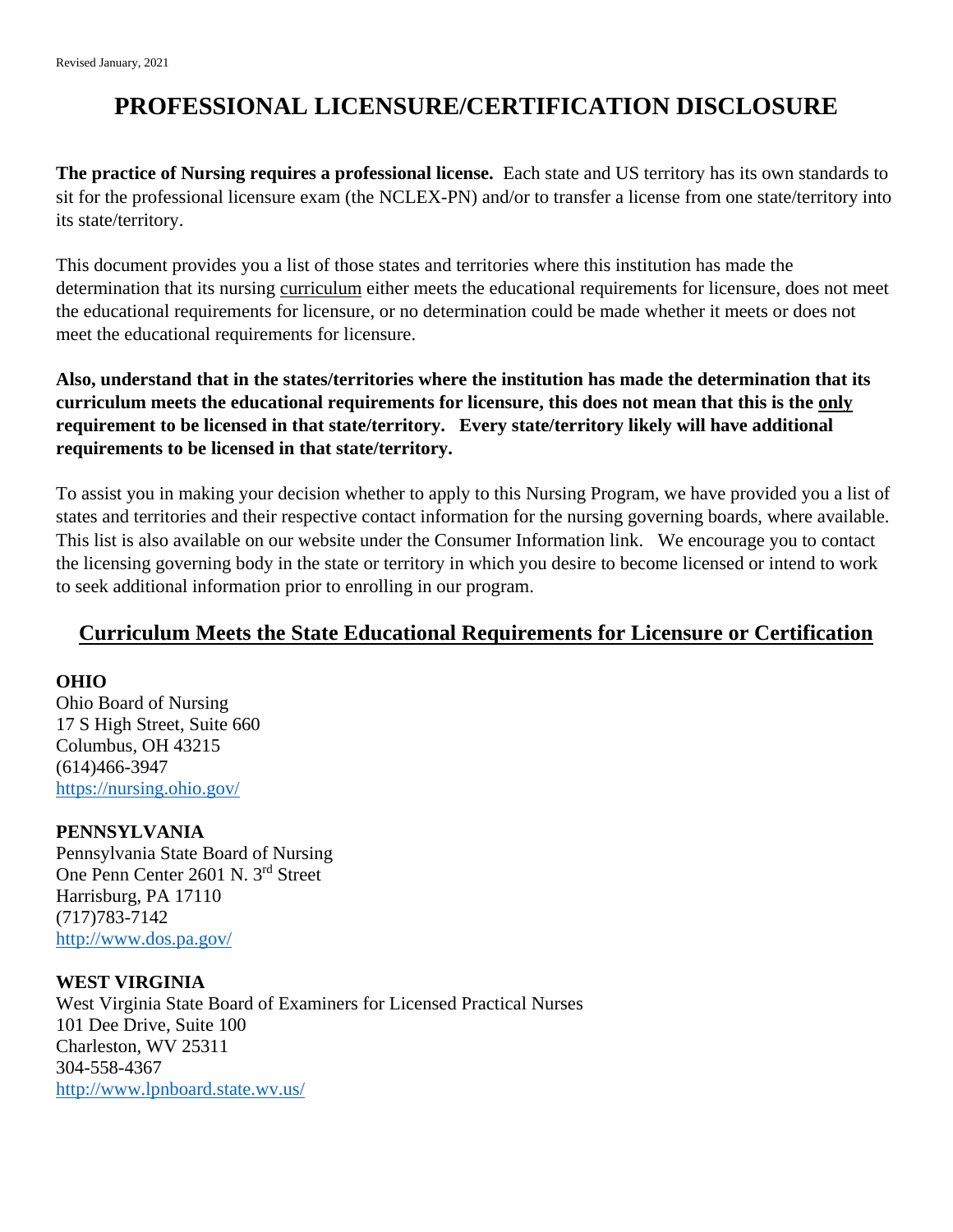## **Curriculum Does Not Meet the State Educational Requirements for Licensure or Certification**

Not Applicable

## **No Determination Made as to whether Certification or Licensure is Required for Employment**

#### **ALABAMA**

Alabama Board of Nursing 770 Washington Ave, RSA Plaza, Suite 250 PO Box 303900 Montgomery, AL 36104 (800)656-5318 [www.abn.alabama.gov](http://www.abn.alabama.gov/)

## **ALASKA**

Alaska Board of Nursing 550 W 7<sup>th,</sup> Ste 1500 Anchorage, AK 99501 (907) 269-8160 <https://www.commerce.alaska.gov/web/cbpl/professionallicensing/boardofnursing.aspx>

## **AMERICAN SAMOA**

American Samoa Health Services Regulatory Board Department of Health Pago Pago, AS 96799 (684) 633-1222

## **ARIZONA**

Arizona State Board of Nursing 1740 W Adams Street, Ste 2000 Phoenix, AZ 85007 (602) 771-7800 <https://www.azbn.gov/>

## **ARKANSAS**

Arkansas State Board of Nursing University Tower Bldg. 123 South University Ste 800 Little Rock, AR 72204 (501) 686-2700 [www.arsbn.org](http://www.arsbn.org/)

## **CALIFORNIA**

California Board of Registered Nursing 1747 N. Market Blvd. Suite 150 S PO Box 944210 Sacramento, CA 94244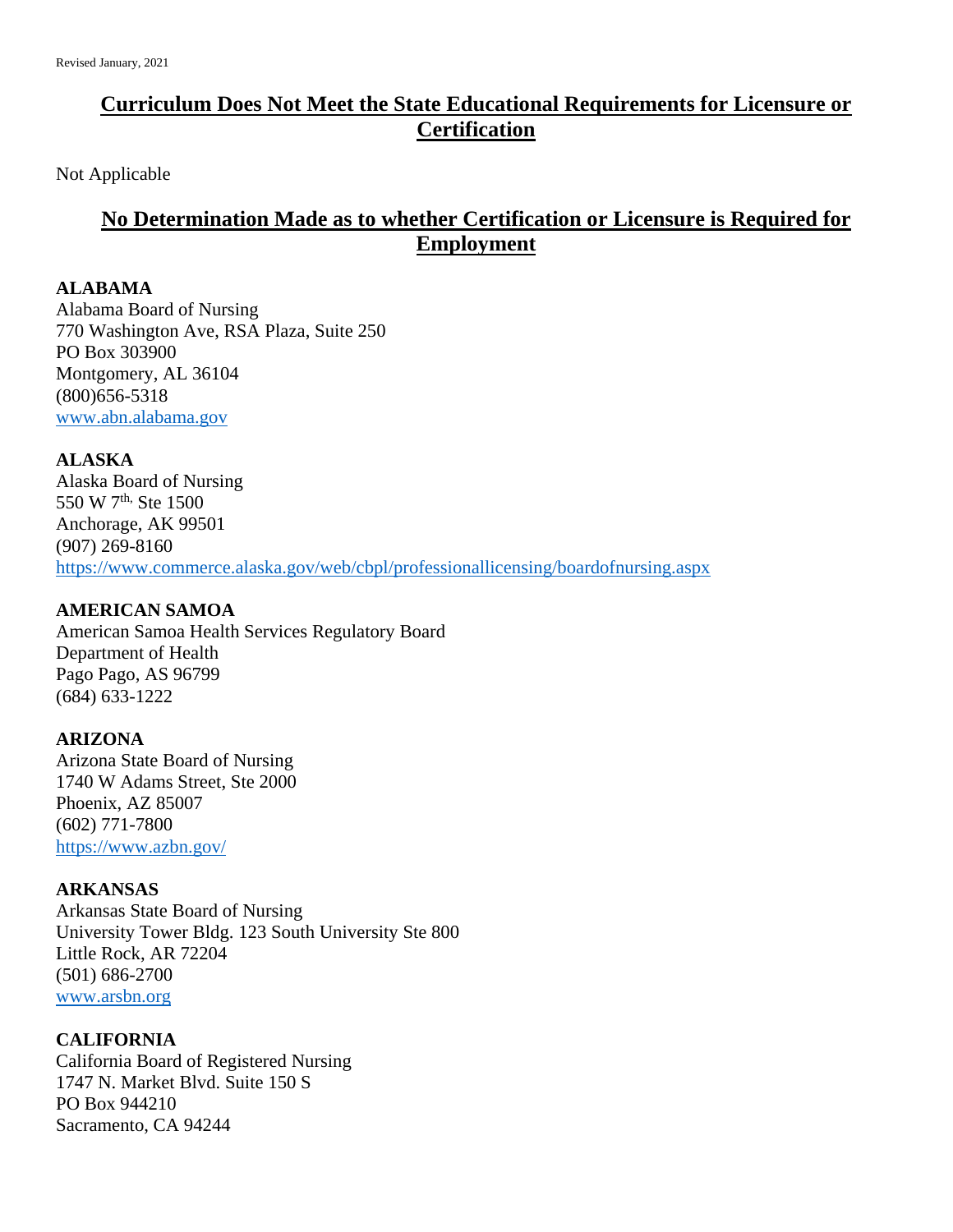(916) 322-3350 <https://www.rn.ca.gov/outage.shtml>

## **COLORADO**

Colorado Board of Nursing 1560 Broadway, Suite 1350 Denver, CO 80202 (303) 894-2430 <https://www.colorado.gov/pacific/dora/Nursing>

## **CONNECTICUT**

Connecticut Department of Public Health, Nursing Licensing 410 Capitol Ave., MS#12 APP PO Box 340308 Hartford, CT, 06134 (860) 509-7603 <https://portal.ct.gov/DPH/Practitioner-Licensing--Investigations/Registered-Nurse/Registered-Nurse-Licensure>

## **DELAWARE**

Delaware Board of Nursing Cannon Building Suite 203, 861 Silver Lake Blvd. Dover, DE 19904 (302) 744-4500 <https://dpr.delaware.gov/boards/nursing/>

## **DISTRICT OF COLUMBIA**

District of Columbia Board of Nursing 899 North Capitol Street, NE Washington, DC 20002 (202) 442-5955 <https://dchealth.dc.gov/bon>

## **FLORIDA**

Department of Health Board of Nursing Bald Cypress Way Bin C-02 Tallahassee, FL 32399 (850) 488-0595 <https://floridasnursing.gov/>

## **GEORGIA**

Georgia Board of Nursing 214 State Capitol Atlanta, GA 30334 (844) 753-7825 <http://www.sos.ga.gov/plb/nursing>

## **GUAM**

Guam Board of Nurse Examiners #123 Chalan Kareta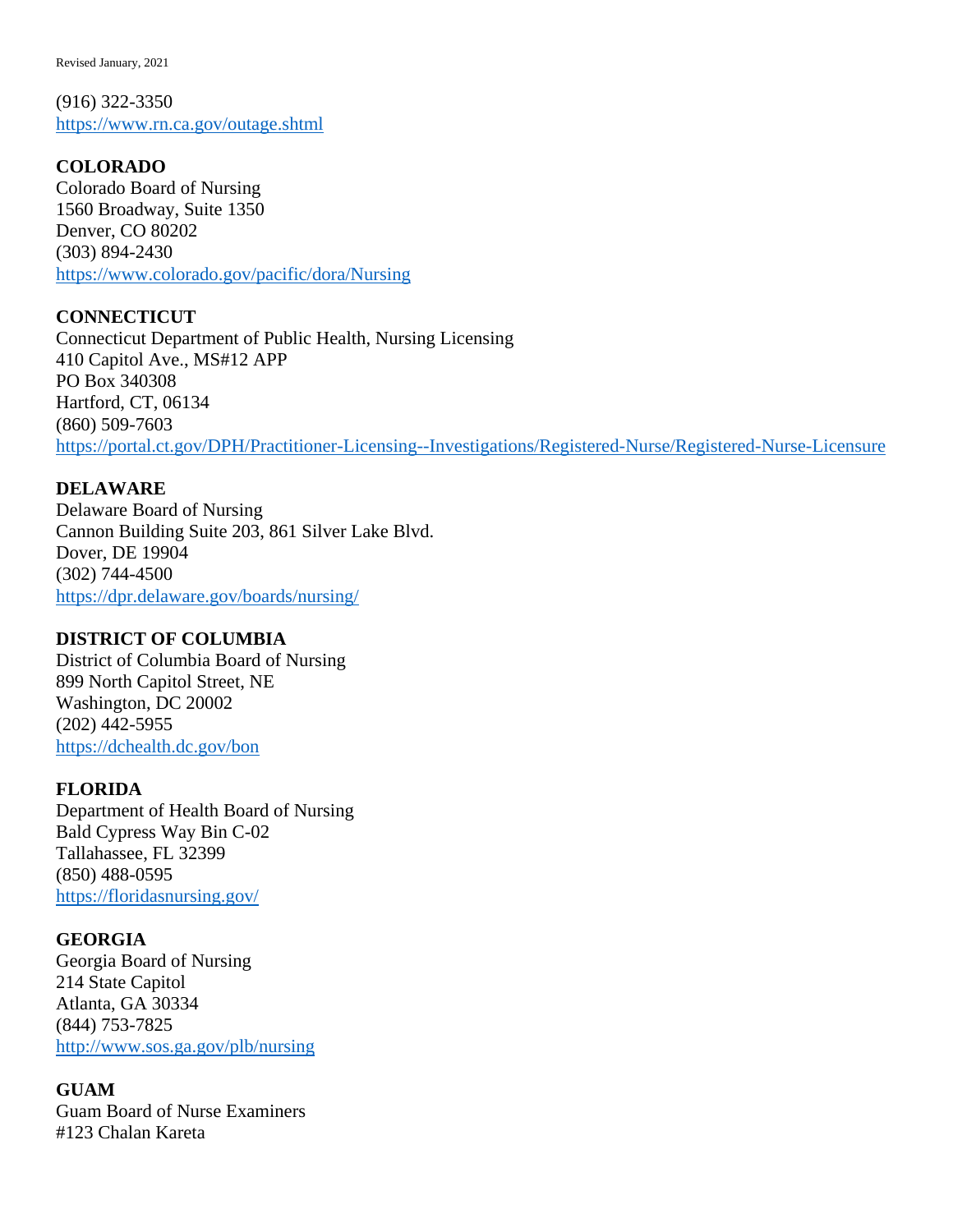Mangilao, Guam 96913-6304 (671) 735-7407

#### **HAWAII**

Hawaii Board of Nursing PO Box 3469 Honolulu, HI 96801 (808) 586-2695 <https://cca.hawaii.gov/pvl/boards/nursing/>

#### **IDAHO**

Idaho Board of Nursing 280 N  $8<sup>th</sup>$  Street, Suite 210 PO Box 83720 Boise, ID 83720 (208) 577-2476 <https://ibn.idaho.gov/IBNPortal/>

#### **ILLINOIS**

Illinois Board of Nursing (Illinois Department of Financial and Professional Regulation/Nursing Unit) 100 West Randolph St, 9th Floor Chicago, IL 60601 (888) 473-4858 <https://www.idfpr.com/profs/Email/prfGrp07.asp>

#### **INDIANA**

Indiana State Board of Nursing 402 W. Washington Street, Room W072 Indianapolis, IN 46204 (317) 233-4236 <https://www.in.gov/pla/nursing.htm>

#### **IOWA**

Iowa Board of Nursing 400 SW 8th Street, Suite B Des Moines, IA 50309 (515) 281-3255 <https://nursing.iowa.gov/>

#### **KANSAS**

Kansas Board of Nursing 900 SW Jackson Street, Suite 1051 Topeka, KS66612 (785) 296-7929 <https://ksbn.kansas.gov/>

#### **KENTUCKY**

Kentucky Board of Nursing 312 Whittington Pky, Suite 300 Louisville, KY 40222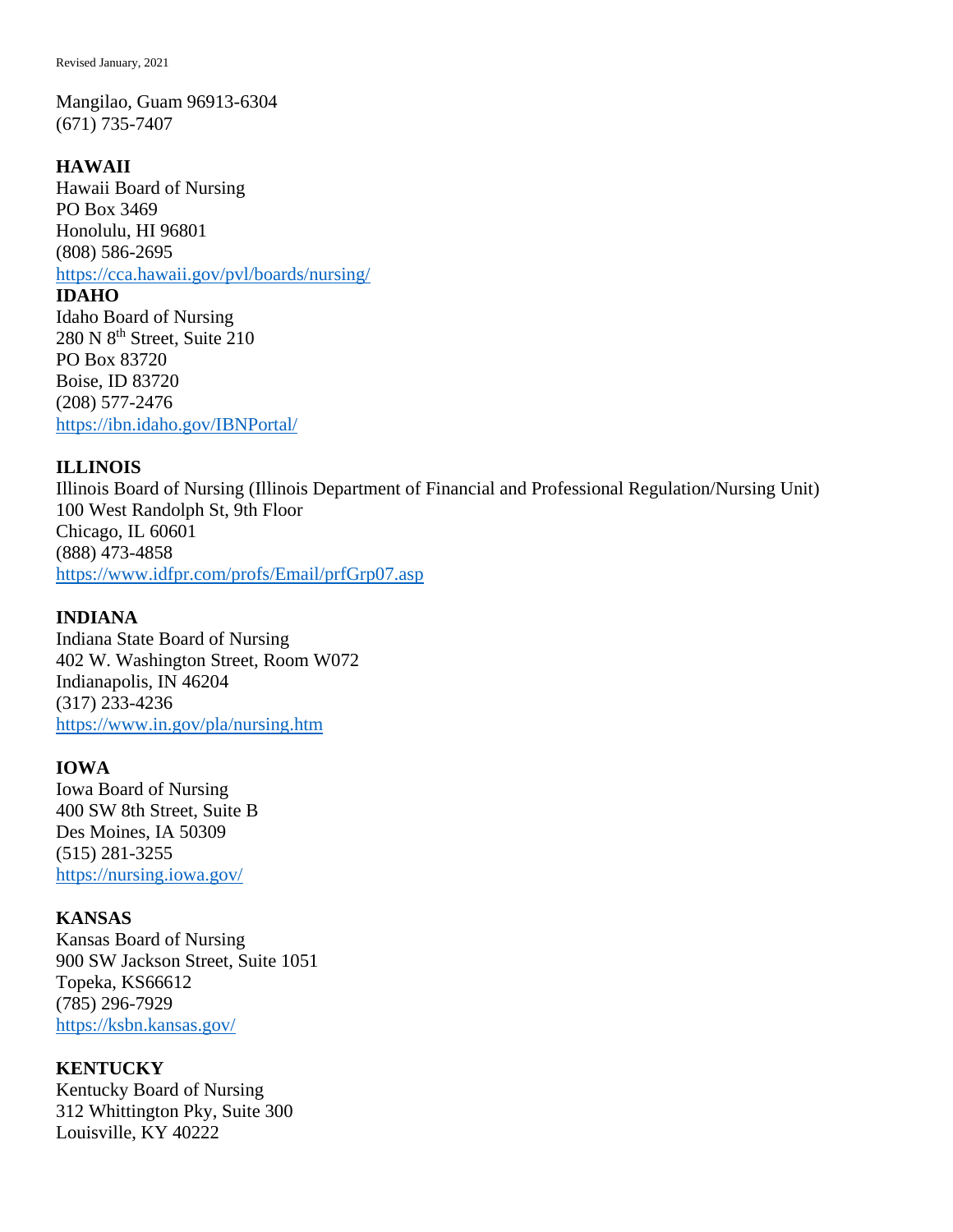(502) 429-3300 <https://kbn.ky.gov/>

## **LOUISIANA**

Louisiana State Board of Practical Nurse Examiners 131 Airline Drive, Suite 301 Metairie, LA 70001 (504) 838-5791 <https://www.lsbpne.com/>

#### **MAINE**

Maine State Board of Nursing 161 Capitol St. Augusta, ME 04333 (207) 287-1133 <https://www.maine.gov/boardofnursing/>

## **MARYLAND**

Maryland Board of Nursing 4140 Patterson Avenue Baltimore, MD 21215 (410) 585-1900 <https://mbon.maryland.gov/Pages/default.aspx>

## **MASSACHUSETTS**

Massachusetts Board of Registration in Nursing 239 Causeway St Suite 500, 5<sup>th</sup> Floor Boston, MA 02114 (800) 414-0168 or (617) 973-0900 <https://www.mass.gov/orgs/board-of-registration-in-nursing>

## **MICHIGAN**

Michigan Department of Licensing and Regulatory Affairs 611 Ottawa Street-Central Office PO Box 30664 Lansing, MI 48909 (517) 335-1980 [https://www.michigan.gov/lara/0,4601,7-154-89334\\_63294\\_72975---,00.html](https://www.michigan.gov/lara/0,4601,7-154-89334_63294_72975---,00.html)

## **MINNESOTA**

Minnesota Board of Nursing 1210 Northland Drive Suite 120 Mendota Heights, MN 55120 (612) 317-3000 <https://mn.gov/boards/nursing/>

## **MISSISSIPPI**

Mississippi Board of Nursing 13 Pear Orchard Road Plaza II Suite 300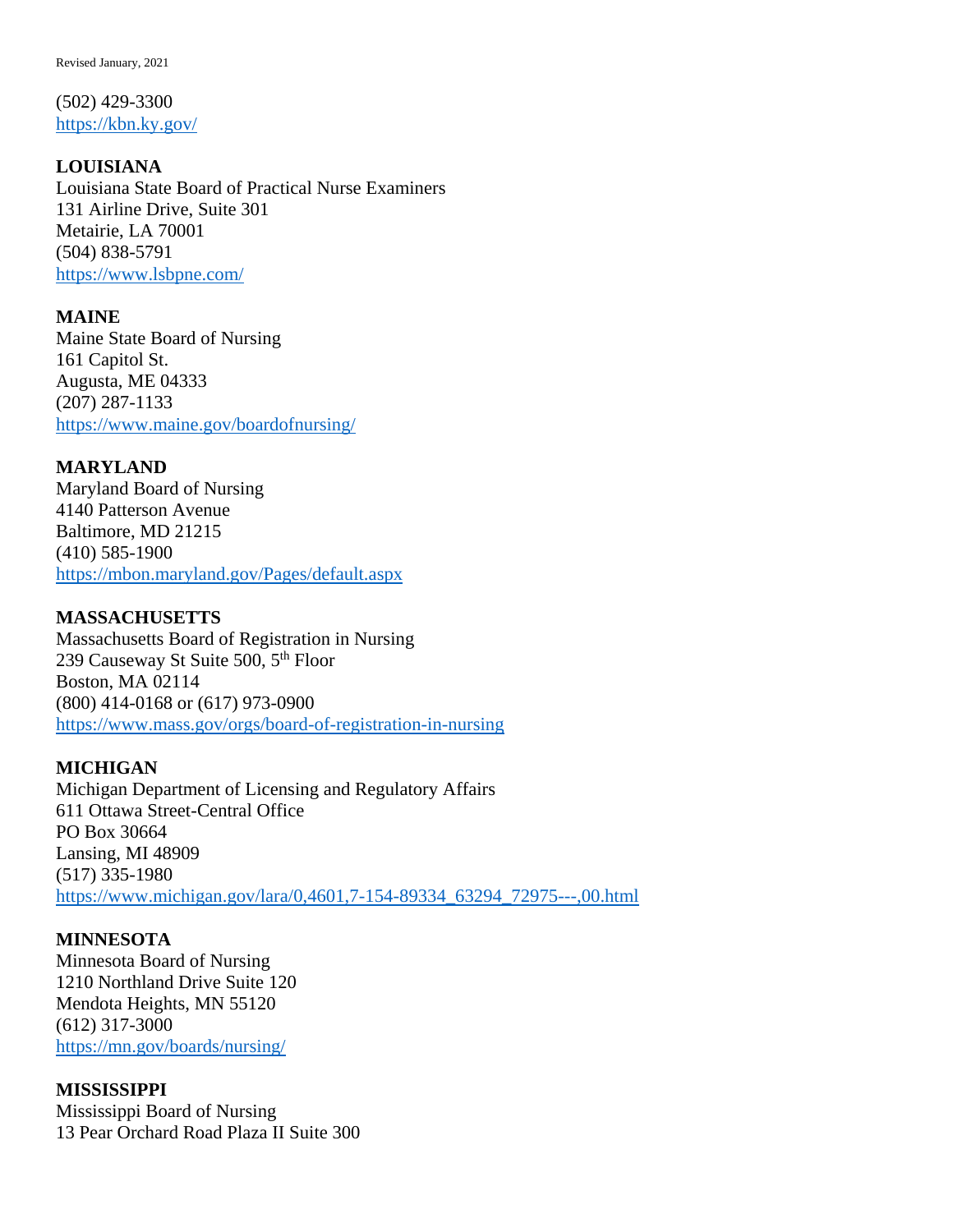Ridgeland, MS 39157 (601) 957-6300 <http://www.msbn.ms.gov/>

#### **MISSOURI**

Missouri Division of Professional Registration 3605 Missouri Boulevard PO Box 656 Jefferson City, MO 65102 (573) 751-0681 <https://pr.mo.gov/nursing.asp>

#### **MONTANA**

Montana Board of Nursing 301 S. Park Ave 4<sup>th</sup> Floor PO Box 200513 Helena, MT 59620 (406) 444-6880 <http://boards.bsd.dli.mt.gov/nur>

#### **NEBRASKA**

Nebraska Department of Health and Human Services 301 Centennial Mall South, 1<sup>st</sup> Floor, 14<sup>th</sup> and M Streets PO Box 94986 Lincoln, NE 68508 (402) 471-4376 <http://dhhs.ne.gov/licensure/Pages/Nurse-Licensing.aspx>

#### **NEVADA**

Nevada State Board of Nursing 5011 Meadowood Mall Way, Suite 300 Reno, NV 89502 (775) 590-6726 <https://nevadanursingboard.org/>

#### **NEW HAMPSHIRE**

Board of Nursing 121 South Fruit Street, Suite 102 Concord, NH 03301 (603) 271-2323 <https://www.oplc.nh.gov/nursing/>

#### **NEW JERSEY**

New Jersey Board of Nursing 124 Halsey Street, 6<sup>th</sup> Floor PO Box 45010 Newark, NJ 07101 (973) 504-6430 <https://www.ncsbn.org/New%20Jersey.htm>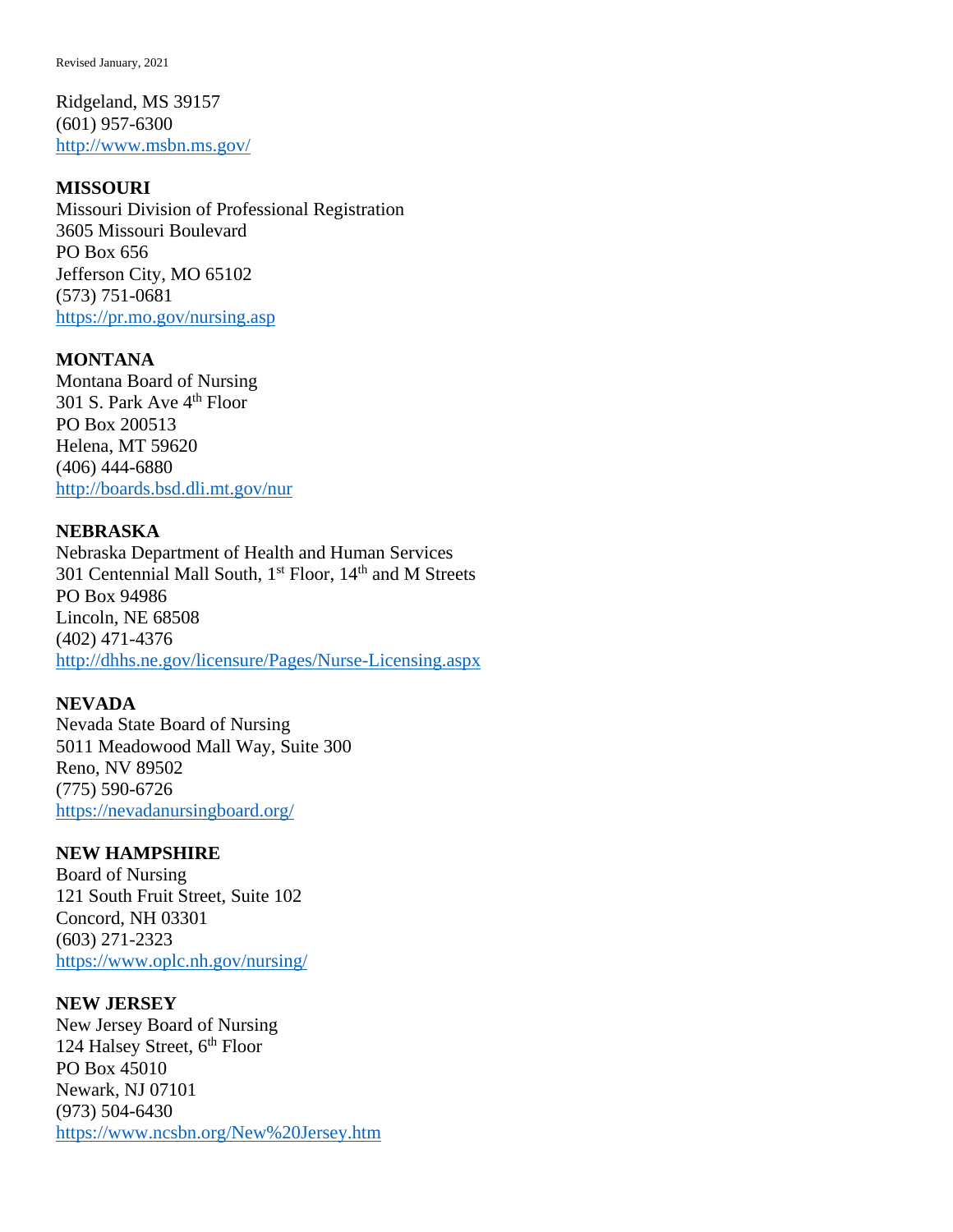#### **NEW MEXICO**

New Mexico Board of Nursing 6301 Indian School Rd NE Suite 710 Albuquerque, NM 87110 (505) 841-8340 <http://nmbon.sks.com/>

#### **NEW YORK**

Professional Education Program Review Office of Professions, Registration Unit, State Education Building, 2nd Floor Albany, NY 12234 (518) 474-3817 Ext 360 <http://www.op.nysed.gov/>

#### **NORTH CAROLINA**

North Carolina Board of Nursing 4516 Lake Boone Trail Raleigh, NC 27602 (919) 782-3211 <http://www.ncbon.com/>

#### **NORTH DAKOTA**

North Dakota Board of Nursing 19 S 7th Street, Suite 504 Bismarck, ND 58504 (701) 328-9777 <https://www.ndbon.org/>

#### **NORTHERN MARIANA ISLANDS**

Northern Mariana Islands Board of Nursing P.O. Box 501458 Saipan, MP 96950 670-233-2263/670-234-2264

#### **OKLAHOMA**

Oklahoma Board of Nursing 2915 N Classen, Suite 524 OKC, OK 73106 (405) 962-1800 <http://www.nursing.ok.gov/>

#### **OREGON**

Oregon State Board of Nursing 17938 SW Upper Boones Ferry Rd Portland, OR 97224 (405) 962-1800 <http://www.oregon.gov/OSBN/pages/index.aspx>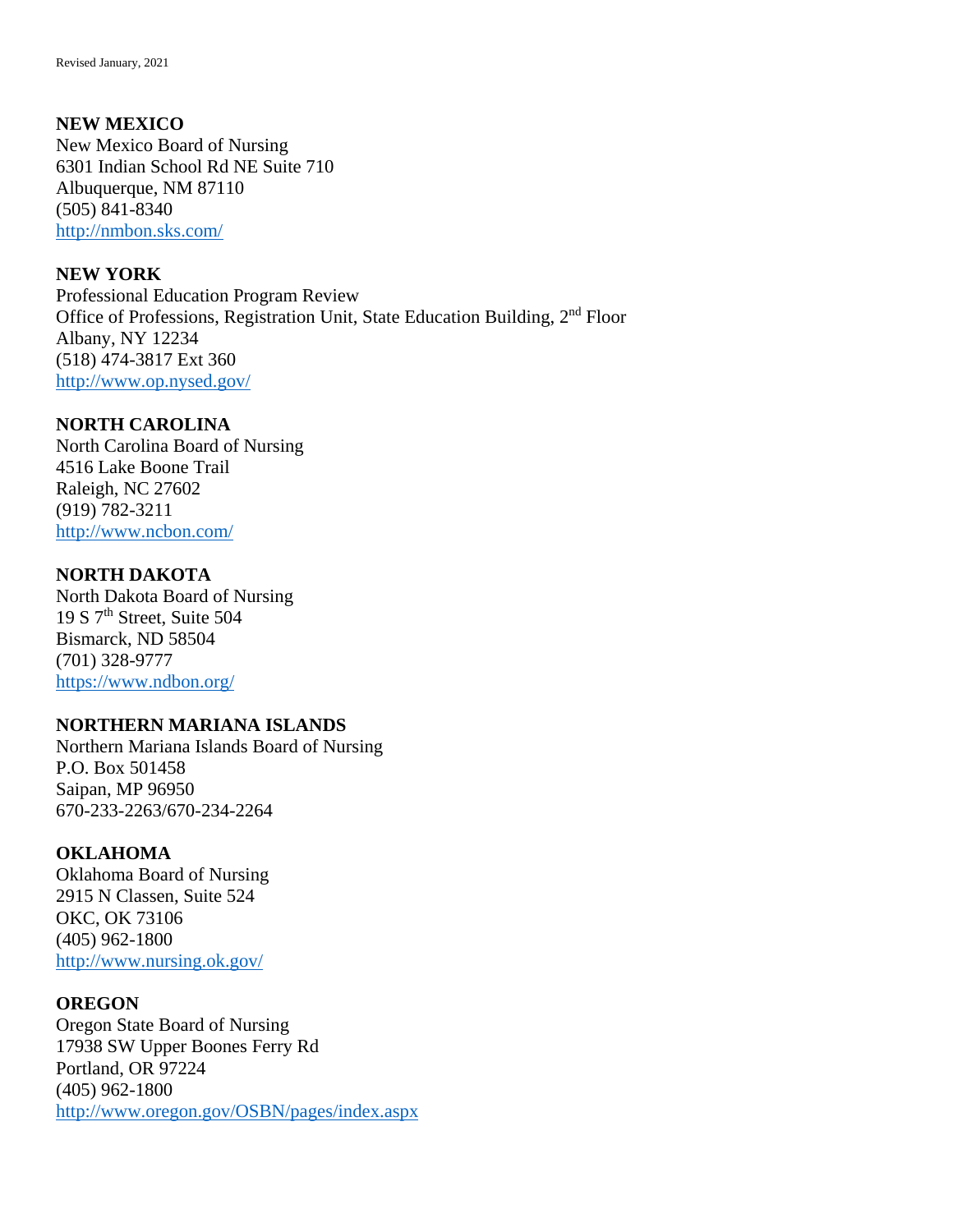## **PUERTO RICO**

Puerto Rico Board of Nursing 800 Roberto H Todd Avenue, Room 202 Stop 18 Santurce, PR 00908 (787) 725-7506 <http://www.salud.gov.pr/>

## **RHODE ISLAND**

RI Department of Health, Board of Nurse Registration and Nursing Education Three Capitol Hill Room 103 Providence, RI 02908 (401) 222-5700 <https://health.ri.gov/licenses/detail.php?id=231>

## **REPUBLIC OF PALAU**

Ministry of Health One Hospital Rd P.O. Box 6027 Koror, Republic of Palau 96940 (680) 488-2552/2553 <http://www.palauhealth.org/default.aspx>

#### **RMI**

RMI Ministry of Health and Human Services PO Box 16 Delap, Majuro 96960 (692) 625-7710 <https://www.facebook.com/rmimoh/>

## **SOUTH CAROLINA**

South Carolina Board of Nursing 110 Centerview Dr Suite 202 Columbia, SC 29210 (803) 896-4550 <http://llr.sc.gov/>

## **SOUTH DAKOTA**

South Dakota Board of Nursing 4305 S Louise Ave, Suite 201 Sioux Falls, SD 57106 (605) 362-2760 <https://doh.sd.gov/boards/nursing/>

## **TENNESSEE**

Tennessee Board of Nursing 665 Mainstream Drive, 2nd Floor Nashville, TN 37243 (615) 532-5166 <http://www.tn.gov/nursing>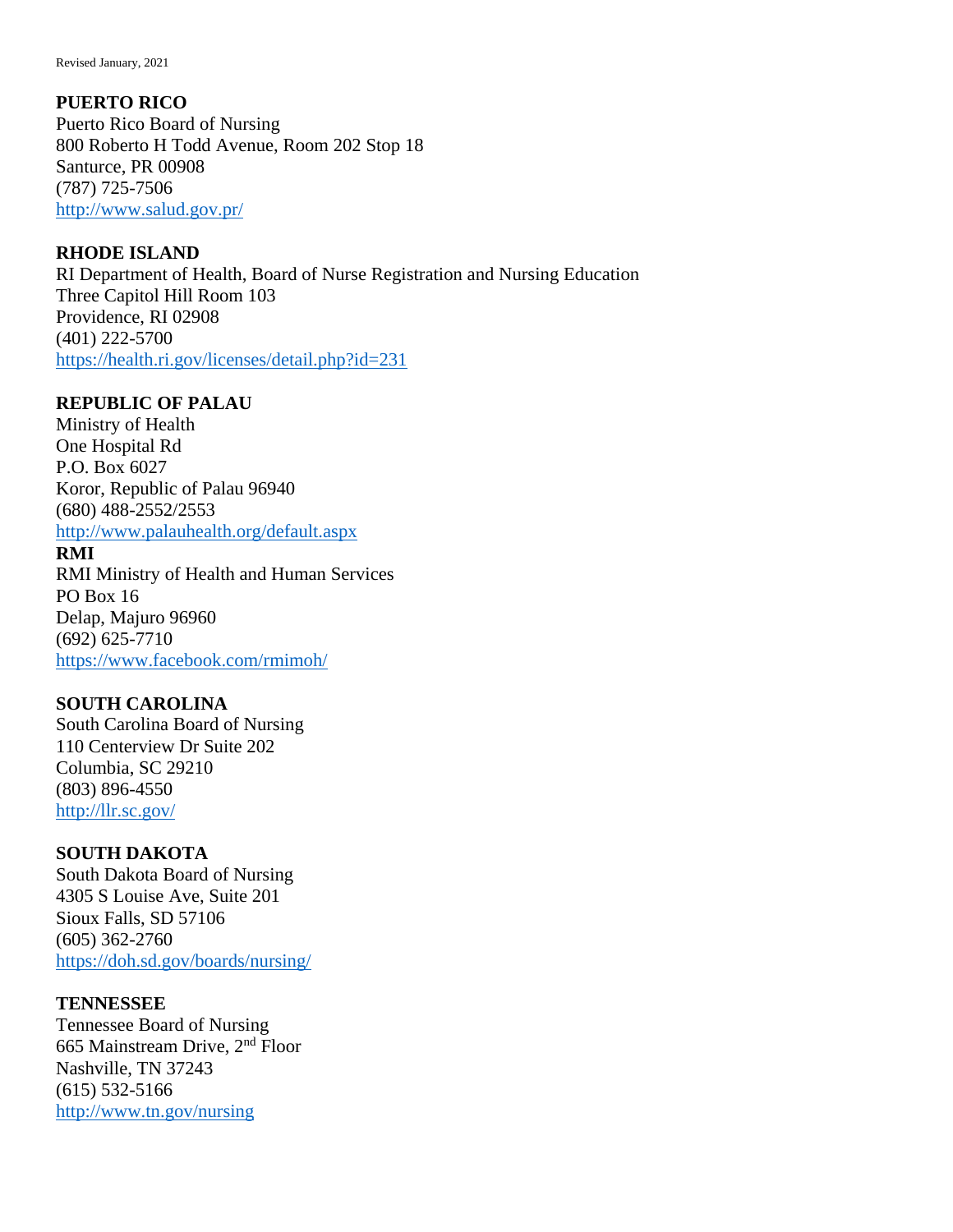#### **TEXAS**

Texas Board of Nursing 333 Guadalupe, Suite 3-460 Austin, TX 78701 (512) 305-7400 <http://www.bon.state.tx.us/>

## **UTAH**

Utah Department of Commerce, Division of Occupational and Professional Licensing Heber M. Wells Bldg., 4<sup>th</sup> Floor, 160 East 300 South Salt Lake City, UT 84111 (801) 530-6628 <https://dopl.utah.gov/nurse/>

## **VERMONT**

Board of Nursing – VT Secretary of State's Office 89 Main Street, 3rd Floor Montpelier, VT 05633 (802) 828-2396 <https://www.sec.state.vt.us/professional-regulation/list-of-professions/nursing.aspx>

## **VIRGIN ISLANDS**

Virgin Islands Board of Nurse Licensure PO Box 304247 St. Thomas, VI 00803 (340) 774-7477 <http://www.ncsbn.org/>

## **VIRGINIA**

Virginia Department of Health Professionals Board of Nursing Perimeter Center 9960 Maryland Drive, Suite 300 Henrico, VA 23233 (804) 367-4400 <http://www.dhp.virginia.gov/>

## **WASHINGTON** Nursing Care and Quality Assurance Commission Towne Center 2, 111 Israel Road SE Tumwater, WA 98501 (360) 236-4703 <https://www.doh.wa.gov/LicensesPermitsandCertificates/NursingCommission>

#### **WISCONSIN**

Wisconsin Board of Nursing PO Box 8366 Madison, WI 53708 (608) 266-2112 <https://dsps.wi.gov/pages/BoardsCouncils/Nursing/Default.aspx>